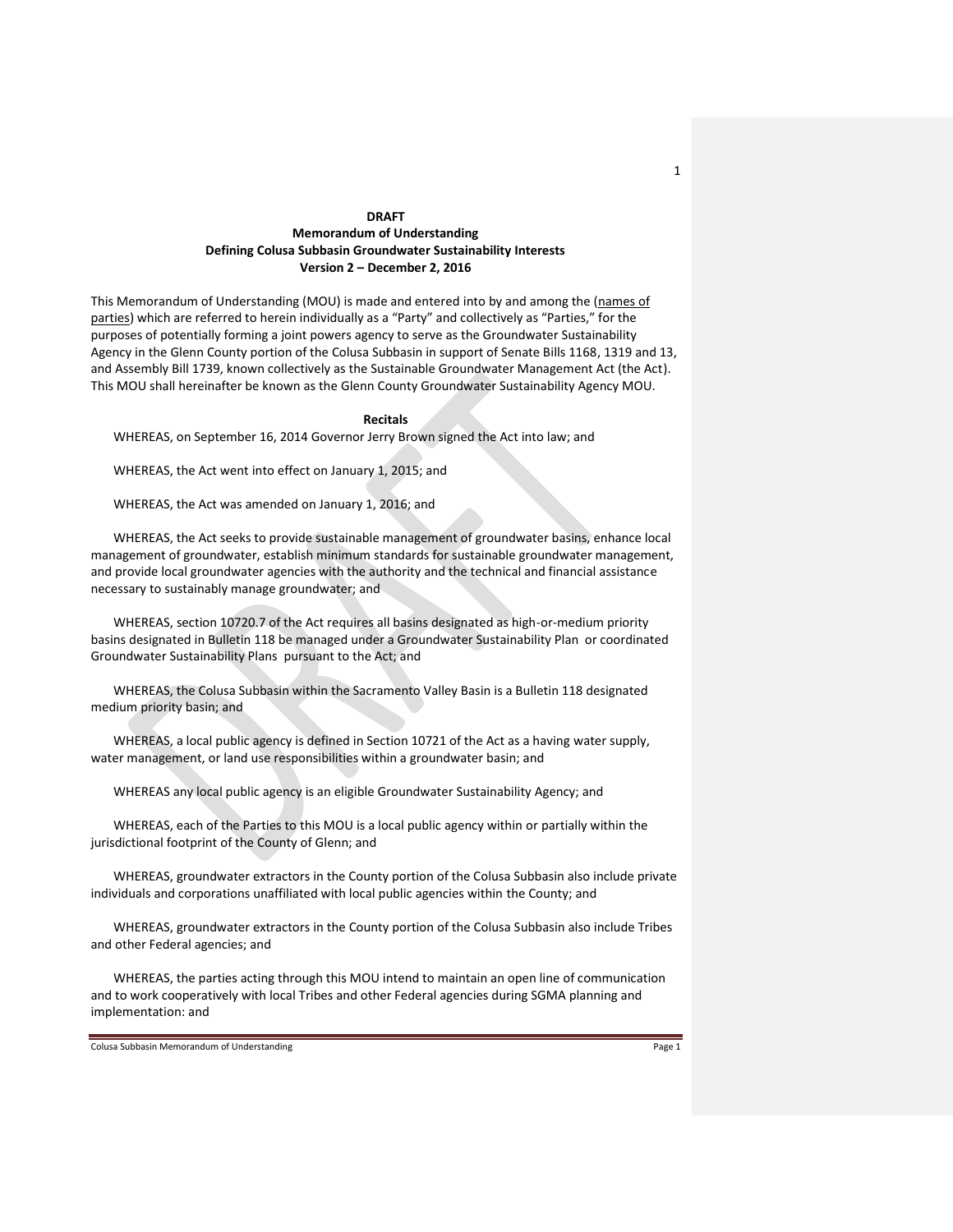WHEREAS, the Parties, acting through this MOU intend to work cooperatively with other Groundwater Sustainability Agencies operating in the Colusa Subbasin to manage the subbasin in a sustainable manner pursuant to the requirements set forth in the Act; and

WHEREAS, any parties that have noticed themselves as independent Groundwater Sustainability Agencies plan to withdraw said notices and will agree to be part of a multi-agency Groundwater Sustainability Agency and eliminate all jurisdictional overlaps by June 30, 2017 (as per section 10723.8(c) of the Act),

NOW, THEREFORE, in consideration of the promises, terms, conditions, and covenants contained herein, the Parties hereby agree as follows.

#### **Section 1. Definitions**

As used in this MOU, unless context requires otherwise, the meanings of the terms set forth below shall be as follows:

- 1. "Act" refers to the Sustainable Groundwater Management Act.
- 2. "Agency" means the Glenn County Groundwater Sustainability Agency.
- 3. "Beneficial Use and Users" is defined in Section10723.2 of the Act as holders of overlying groundwater rights, including: Agricultural users, Domestic well owners, Municipal well operators, Public water systems, Local land use planning agencies, Environmental users of groundwater, Surface water users, if there is a hydrologic connection between surface and groundwater bodies, the federal government, including, but not limited to, the military and managers of federal lands, California Native American tribes, Disadvantaged communities, including, but not limited to, those served by private domestic wells or small community water systems, Entities listed in Section 10927 of the Act that are monitoring and reporting groundwater elevations in all or a part of a groundwater basin managed by the groundwater sustainability agency.
- 4. "Committee" shall mean any committee established pursuant to this MOU
- 5. "County" shall mean the County of Glenn in its role as a local public agency (as defined in the Act) and as a governing jurisdiction.
- 6. "Effective Date" means the date on which the last Party executes this MOU.
- 7. "Fiscal Year" means July 1 through June 30.
- 8. "Governing Board" means the governing body of the Agency.
- 9. "Member's Governing Body" means the Board of Directors or other voting body that controls the individual local public agencies that are signatory to this MOU.
- 10. "Party" and "Parties" shall mean all organizations, individual and collective that are signatories to this MOU.
- 11. "Plan" refers to one or more Groundwater Sustainability Plans
- 12. "State" means the State of California
- 13. "Subbasin" means the Colusa Subbasin as defined in State of California Bulletin 118.

**Section 2. Purpose**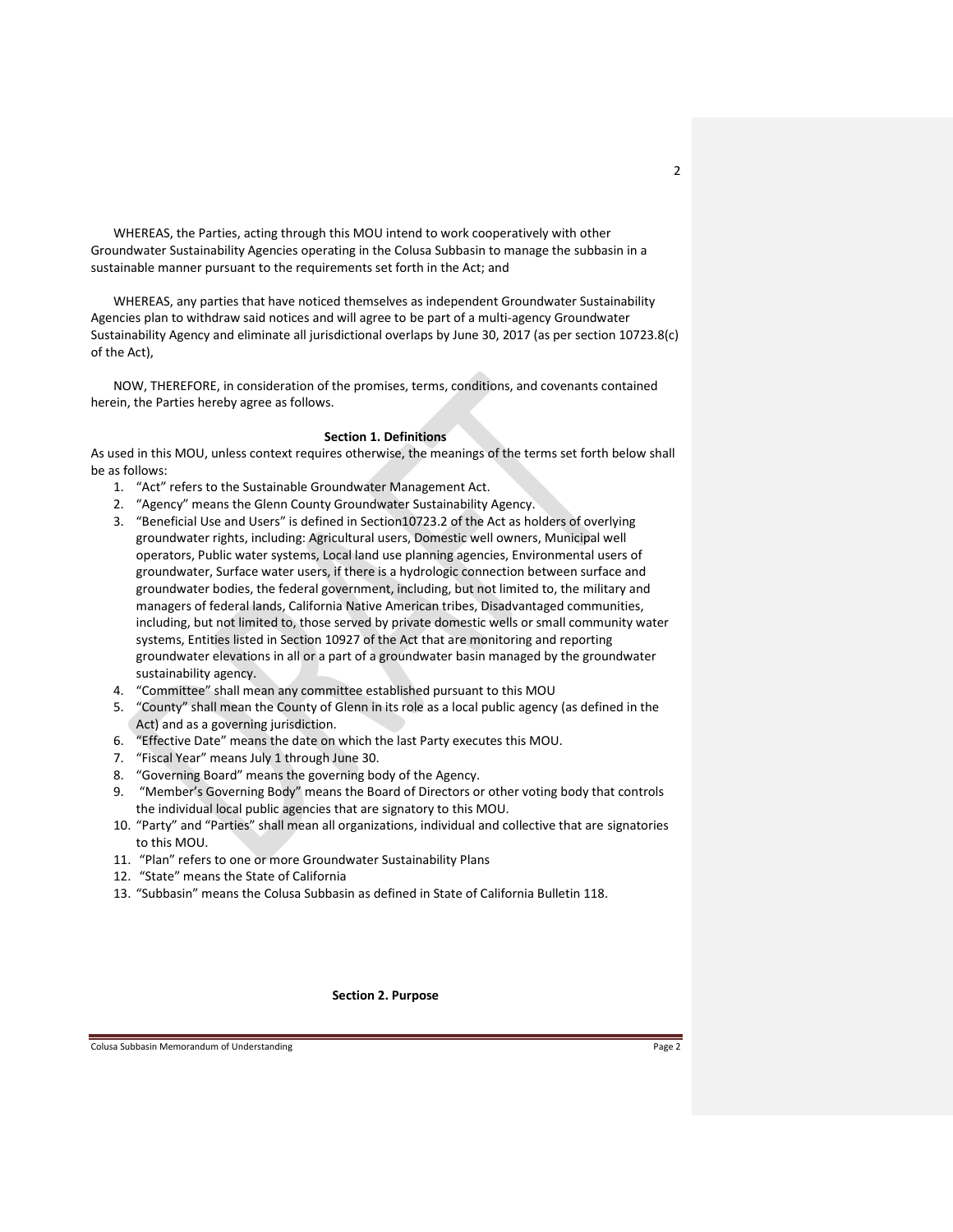- 1. The purpose of this MOU is to define general and specific principles that reflect mutual understanding by the Parties about commitments and requirements associated with implementing the Act and creating a multi-party Agency.
- 2. This MOU also defines mutually understood tasks and associated potential costs of tasks that may be necessary as the Parties implement the Act through a multi-party Agency. (TBD)

#### **Section 3. Term**

1. This MOU shall become effective upon execution by each of the Parties and shall continue in full force and effect until terminated pursuant to the provisions of a subsequent joint powers agreement (JPA) (as per California Government Code Section 6500).

# **Section 4. General Principles of Understanding**

- 1. A partnered approach should be fostered for groundwater management that: supports the Act; achieves sustainable conditions in the Subbasin; reflects mutual respect for each Party's discretion, governmental authority, expertise, knowledge of groundwater conditions, demands and concerns; and ensures a balanced representation of beneficial users.
- 2. Local control of groundwater must be ensured, locally controlled compliance with the Act must be ensured, and State intervention to implement the Act must be avoided.
- 3. Implementation of the Act may be expensive and all beneficial users will need to contribute to implementation. Failure to implement the Act locally would result in State intervention and even more excessive costs and regulation.
- 4. A partnered approach to groundwater management and implementation of the Act is in the best interest of beneficial users within the Agency boundaries because it will maximize efficiencies, keep costs at a minimum and capitalize on skills and strengths of various partners provided such partnership also creates and maintains collegial relationships and flexible implementation of the Act.
- 5. As allowed for in Section 10723.6 (5) of the Act, the Parties support formation of, and participation in, one (1), multi-agency GSA covering the portions of the Subbasin that lies within the County.
- 6. All beneficial users of groundwater will be required to cooperate with the Agency and abide by the guidelines put forth in the Plan(s) for the County and the Subbasin.
- 7. Being a Party to this MOU is not a condition to participate in Plan development. All beneficial users have an equal opportunity to participate in Plan development.
- 8. No Party's land use or other authority is limited by this MOU.
- 9. Sustainable groundwater conditions must support, preserve, and enhance the economic viability and social well-being of all beneficial uses and users.

Colusa Subbasin Memorandum of Understanding **Page 3** and 2008 and 2008 and 2008 and 2008 and 2008 and 2008 and 2008 and 2008 and 2008 and 2008 and 2008 and 2008 and 2008 and 2008 and 2008 and 2008 and 2008 and 2008 and 200

**Comment [dmc1]:** To be determined

3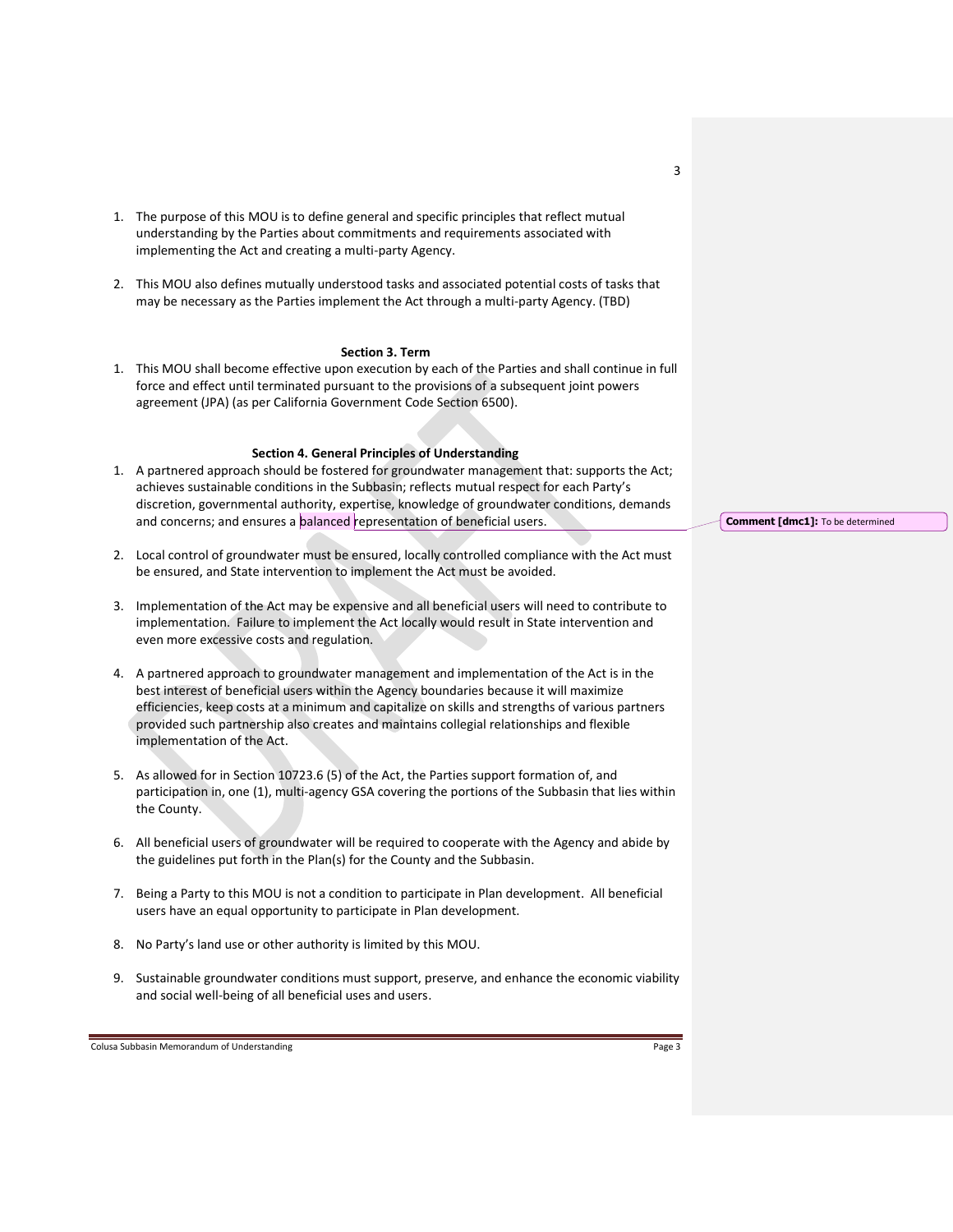10. Increased extractions threaten the groundwater resources of well owners with smaller, shallow wells and such impacts must be avoided and/or mitigated.

12. Aquifers within the basin can be threatened by unsustainable management of groundwater resources.

- 11. The economic and cultural future of agriculture in the County can be threatened by the lack of available groundwater and surface water resources.
- 12. Threats to the natural resources of the County resulting from impacts to groundwater resources must be avoided.
- 13. All beneficial users must have an open, transparent, timely opportunity to be engaged with the Agency and provide their input on Plan development and implementation of the Act. Extensive outreach shall be a priority of all Agency Parties to inform and update all beneficial users about SGMA implementation and potential impacts, and to ensure beneficial users are involved in the SGMA process where applicable.
- 14. Implementation and enforcement of the Plan should take place at the most local level possible and should allow each Party to approve its Plan chapter or section, and to preserve the Party's respective authority to manage the water resources available to their constituents or customers as long as said conditions are consistent with sustainability requirements of the Act and Plan.
- 15. All overlying landowners in the Colusa Subbasin have a right to share the Subbasin's natural recharge for beneficial use on their overlying land.
- 16. Act implementation is new for all County beneficial users and there are many unknowns. Willingness by all participants to adapt and adjust during Agency formation and Plan development and implementation is crucial to success.
- 17. Achieving and maintaining groundwater sustainability for the good of all groundwater users in the County should be the Agency's first priority and main focus, especially in the early stages of Act implementation while all beneficial users work together and strive to alleviate any existing fear and distrust.

# **Section 5. Specific Principles of Understanding**

Governance and Implementation of the Act

- 1. The Agency will represent the common and unique interests of groundwater beneficial users located in the unmanaged areas of the County's portion of the Subbasin as per Section 10724 of the Act
- 2. The Agency will implement the Act in a manner that optimizes the Act's beneficial opportunities to achieve sustainable groundwater conditions to support our vital agricultural economy, other industry, and domestic and public water uses.
- 3. The Agency Board will reflect diverse representation of beneficial users and will include all local public agencies willing to serve, mutual water companies as invited by the conveners of the

Colusa Subbasin Memorandum of Understanding **Page 4** and 2008 and 2008 and 2008 and 2008 and 2008 and 2008 and 2008 and 2008 and 2008 and 2008 and 2008 and 2008 and 2008 and 2008 and 2008 and 2008 and 2008 and 2008 and 200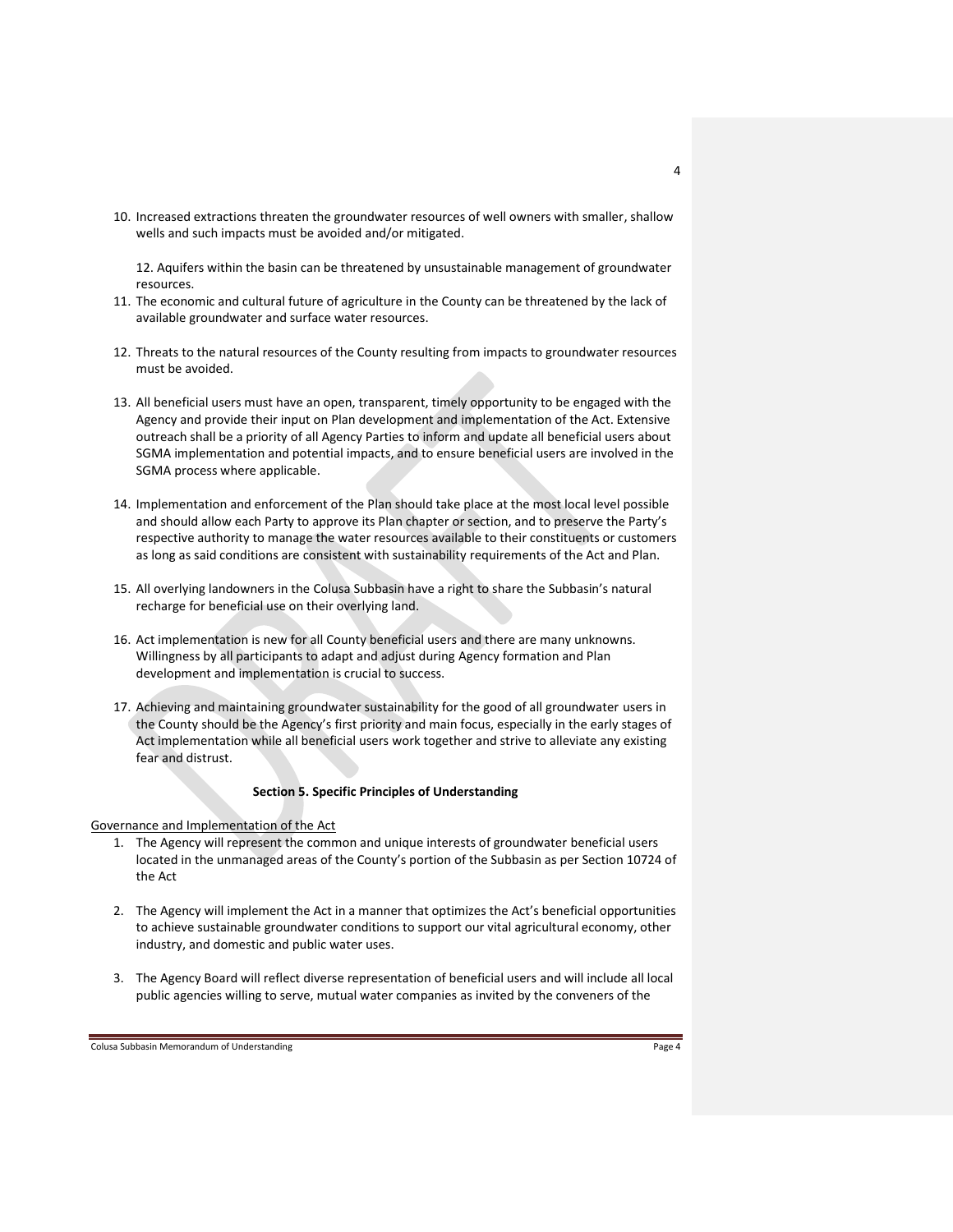Agency, and private groundwater pumpers that are unaffiliated with any other organization and as appointed by the County.

- 4. The Agency will pursue financial and infrastructure solutions and beneficial partnerships with other Parties to provide sustainable water supplies for all constituents.
- 5. Local public agencies retain discretion to determine whether to be an individual Agency, join in an Agency created by another party that to this MOU, or where a separate JPA is created, to have the JPA serve as the Agency for the local agency's area (and, if desired, to include the member on the JPA's governing board).
- 6. Governance and implementation must avoid duplicative or conflicting governmental authorities. Each Party will have the right to approve the provisions of the Plan governing Act implementation within its own boundaries and to implement the Act within its boundaries. Subject to those limitations, each Party retains and preserves any police powers or other authority it has to regulate groundwater use within its boundaries so long as its actions are achieving sustainability consistent with the GSP.
- 7. As parties implement the Act within their respective boundaries, they will coordinate efforts with any adjacent white areas.

#### Sustainability

- 1. Data collection and groundwater studies are essential to increase knowledge and to support groundwater management decisions. Funding and implementing such studies is a priority and a shared responsibility among all Agency Parties and Subbasin beneficial users.
- 2. Groundwater impacts throughout the County and Subbasin are not equal. Conditions will vary by location and water year type. While all beneficial users will share the burden to achieve sustainability, solutions will need to reflect these differences.
- 3. Surface water supplies should be used conjunctively with groundwater. All water users should be encouraged to utilize surface water to its full extent as feasible and groundwater (attributable to leakage of surface water from canals and distribution and drainage systems, and the deep percolation of applied surface water for crop irrigation) should be available for use during dry periods when surface water is not readily available.
- 4. All Parties recognize the interconnectedness of groundwater and surface water resources, and contributions to the system from surface water applications.
- 5. All beneficial users, whether using surface water or groundwater in the basin, have an obligation to use water consistent with their respective rights, which may include an obligation to mitigate impacts on waterways, creeks, streams and rivers.
- 6. Districts act on behalf of and represent all landowners within their service area to ensure collective compliance with the Act. Districts will coordinate with their landowners on the use of the natural recharge of the Subbasin, while respecting groundwater law.

Colusa Subbasin Memorandum of Understanding **Page 5** and 2008 and 2008 and 2008 and 2008 and 2008 and 2008 and 2008 and 2008 and 2008 and 2008 and 2008 and 2008 and 2008 and 2008 and 2008 and 2008 and 2008 and 2008 and 200